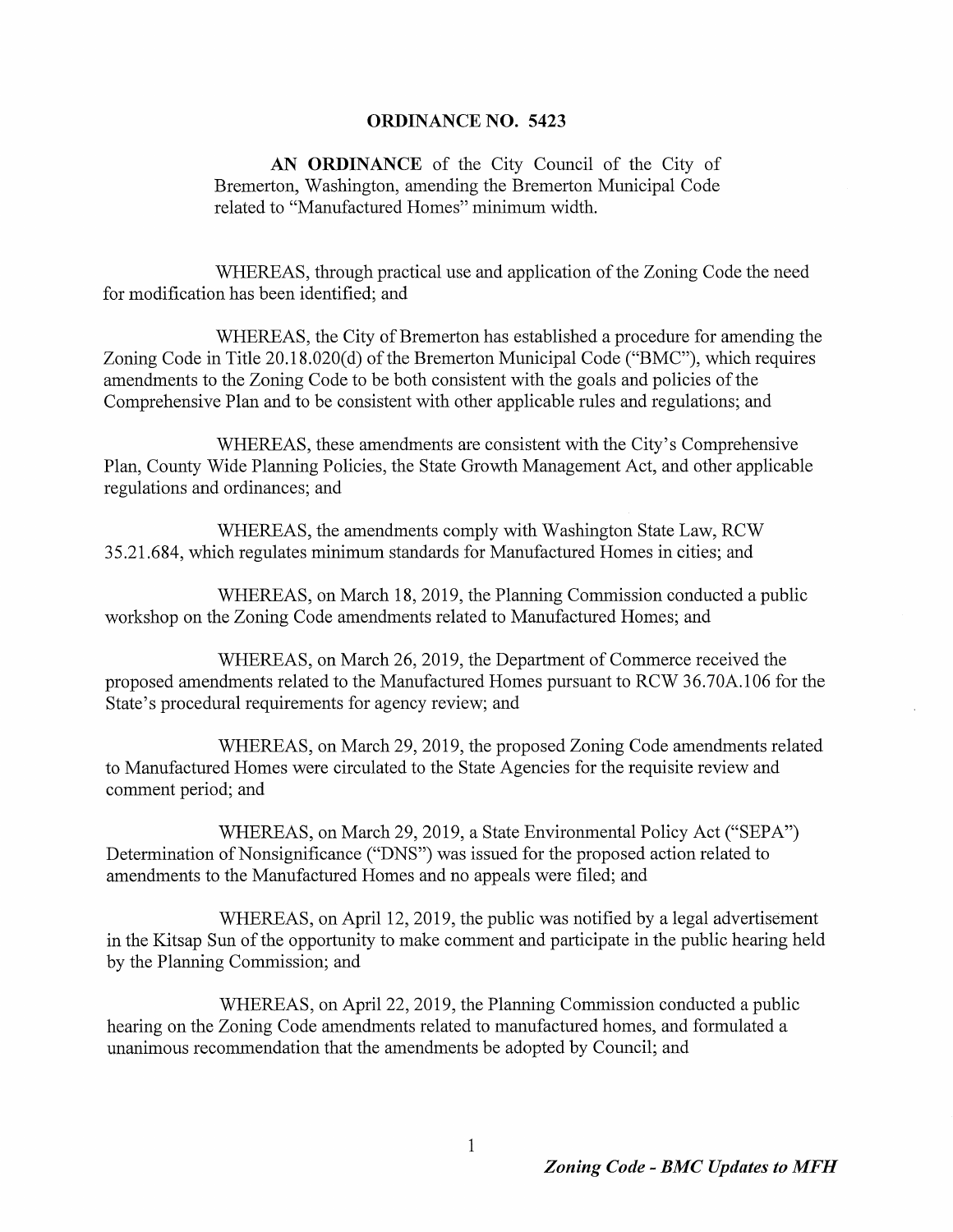WHEREAS, the amendments had yet to be considered a City Council Public Hearing, and thus on April 19, 2021 the Planning Commission conducted an additional public hearing on the Zoning Code amendments related to manufactured homes to re-affirm their recommendation that the amendment be adopted by Council. The Planning Commission formulated a unanimous re -affirmation on the recommendation; and  $T_{\text{H}}$   $\Gamma$   $\Lambda$   $\alpha$  the emendments hed vet to he considered a City Council Dublic on conventional site of the american site of the building constant a City Codition.<br>Joering and thus an April 10 2021 the Dlenning Commission conducted on addition  $\frac{800 \text{ April 19, } 2021 \text{ the Fiaming commission concucl (a)} \cdot \frac{800 \text{ April 19, } 2021 \text{ The Fiaming Commission (b)} \cdot \frac{1}{2}$ 

WHEREAS, on May 27, 2021, the public was notified by a legal advertisement in the Kitsap Sun of the opportunity to make comment and participate in the public hearing by the City Council; and

**SECTION 1.** Findings and Recitals. The findings and recitals set forth above are hereby adopted and incorporated herein by this reference.

**SECTION 2.** Planning Commission Findings. The finding and conclusions adopted by the Planning Commission attached hereto as Exhibit A related to Manufactured Homes are adopted and incorporated as set forth herein in full.

**SECTION 3.** Section 20.46.040 of the Bremerton Municipal Code entitled Manufactured Homes" is hereby amended to read as follows:

WHEREAS, on June 2, 2021, the City Council conducted a public hearing on these code changes, and considered all testimony prior to their decision; NOW THEREFORE,

1) Approved by the Washington State Department of Labor and Industries or the U.S. Department of Housing and Urban Development, and the appropriate certification insignia is affixed to the unit, in accordance with the provisions of Chapter 43. 22 RCW; 2) Comprised of at least two (2) fully enclosed parallel sections each of not less than twelve  $(12)$  nine-and-a-half  $(9.5)$  feet wide by thirty-six  $(36)$  feet long;

## THE CITY COUNCIL OF THE CITY OF BREMERTON, WASHINGTON, DOES HEREBY ORDAIN AS FOLLOWS.

3) Set upon a permanent foundation, as specified by the manufacturer, and that the space from the bottom of the home to the ground be enclosed by concrete or an approved concrete product which can be either load-bearing or decorative;

## 20.46.040 MANUFACTURED HOMES.

a) Manufactured homes are permitted on one (  $\bm{1}$  ) individual parcel, lot, or tract in residential zones, provided, that the home is:

4) Compliant with all local design standards applicable to all other homes

within the neighborhood in which the manufactured home is to be located;

Thermally equivalent to the State Energy Code;  $(5)$ 

Originally constructed with and now has a composition or wood shake or  $(6)$ shingle, coated metal, or similar roof of nominal three to twelve (3:12) pitch or greater;

Sided with exterior siding similar in appearance to materials commonly used on conventional site-built International Building Code single-family residences; and A new manufactured home as defined in RCW 35.63.160(2).  $(8)$ 

 $\overline{2}$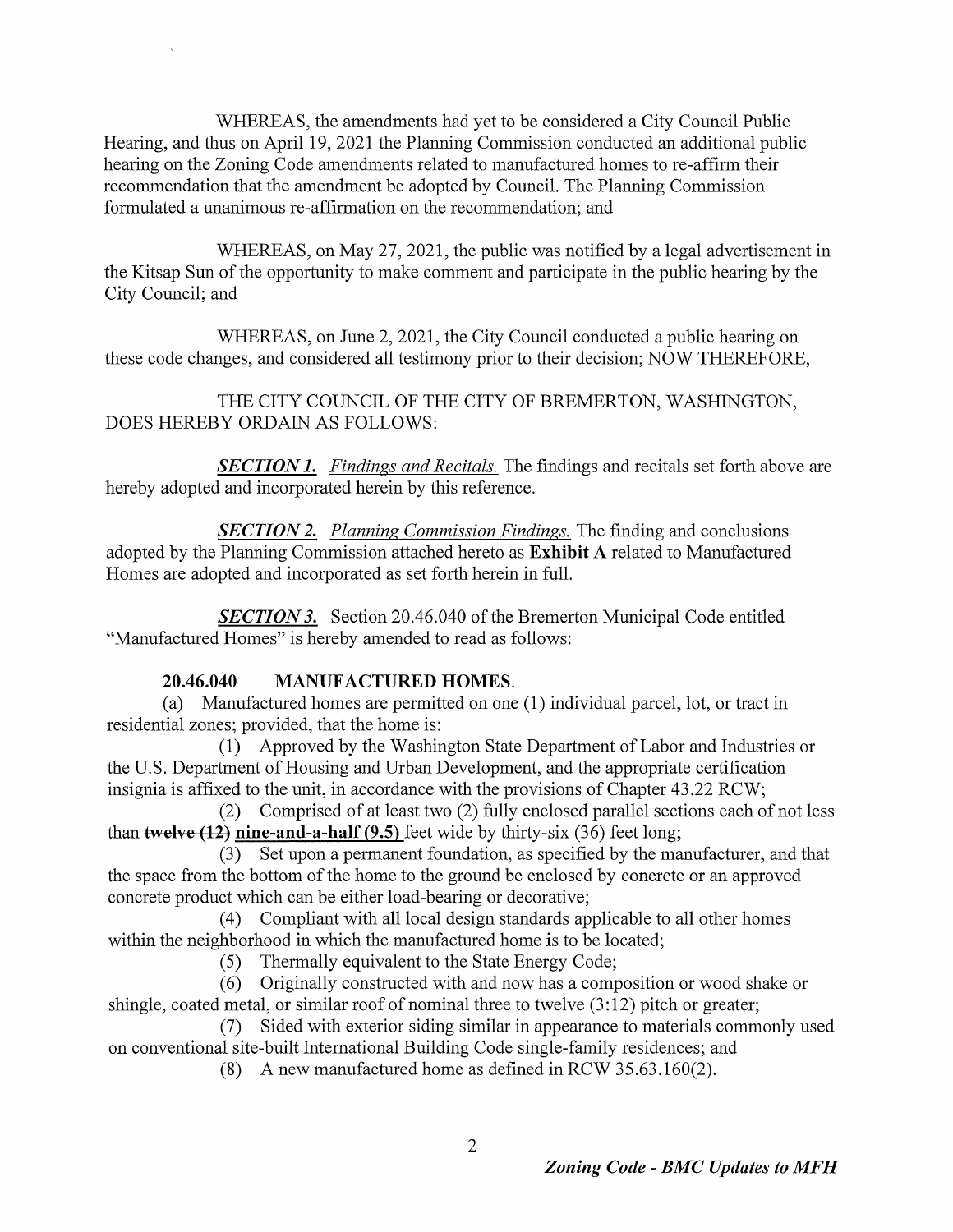b) A manufactured home which was legally placed and maintained prior to the date of adoption of this chapter, and does not meet the requirements of this chapter, shall be deemed to be <sup>a</sup> nonconforming structure. If <sup>a</sup> legal nonconforming manufactured home is partially or wholly destroyed, replaced, or altered, it shall be required to meet the relevant requirements set Forth in the nonconforming provisions of this title. radication of this chapter, stian de accured

c) The Building Official or designee shall inspect the installation of manufactured homes prior to occupancy and issue certificates of occupancy for manufactured homes. If all requirements are met, a certificate of occupancy shall be issued. No manufactured home shall be occupied until after the City issues a valid certificate of occupancy. cy for manufactured homes. If all

SECTION 5. Severability. If any one or more sections, subsections, or sentences ofthis ordinance are held to be unconstitutional or invalid, such decision shall not affect the validity of the remaining portion of this ordinance and the same shall remain in full force and effect.

d) If <sup>a</sup> manufactured home is replaced by another manufactured home, a new certificate of occupancy shall be required for the installation of <sup>a</sup> manufactured home after the date of adoption of the ordinance codified in this chapter.

SECTION 4. Corrections. The City Clerk and codifiers of this ordinance are authorized to make necessary corrections to this ordinance, including but not limited to, the correction of scrivener, clerical, typographical, and spelling errors, references, ordinance numbering, section/subsection numbers and any references thereto.

**SECTION 6.** Effective Date. This ordinance shall take effect and be in force ten 10) days from and after its passage, approval and publication as provided by law.

PASSED by the City Council the  $\partial$  day of  $\overline{\cup}$  whe (2021.

KEVIN GORMAN, Council President

Approved this  $T^{m}$  day of  $S$ une  $2021.$ GREGQ/HEELER, Mayor





#### APPROVED AS TO FORM:

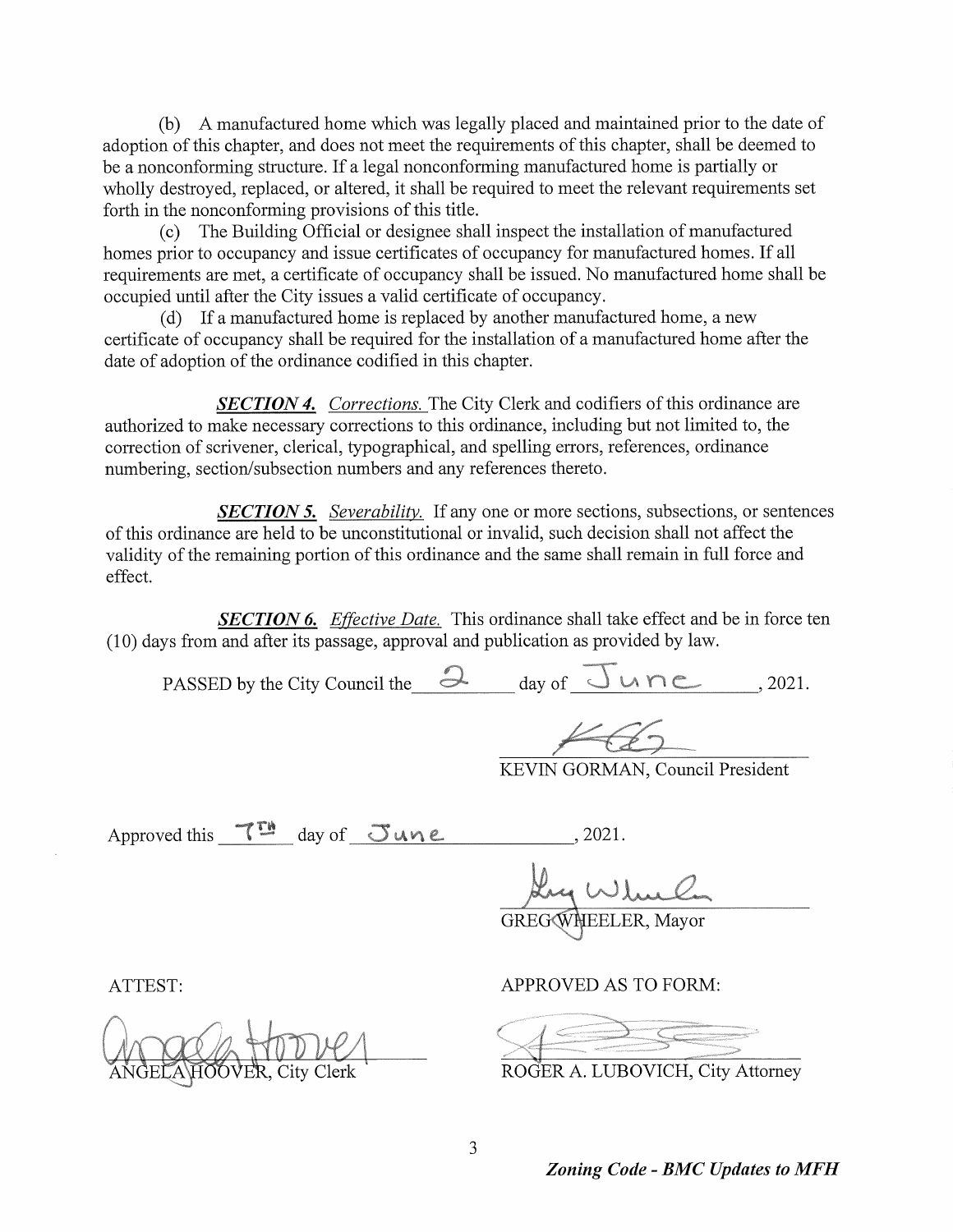#### PUBLISHED the day of Charge 2021.  $\frac{1}{\sqrt{2}} \frac{1}{\sqrt{2}}$ <u>sta province politik (</u>provi<del>nce)</del><br>Santa province politik (province politik (province politik) 2021. a a<sup>gaman</sup>anyi.<br>Santa <sup>aka</sup>

 $\mathcal{L}_{\text{max}}$  and  $\mathcal{L}_{\text{max}}$ 

#### $\overline{4}$

 $\alpha$  ,  $\alpha$  ,  $\alpha$  ,  $\alpha$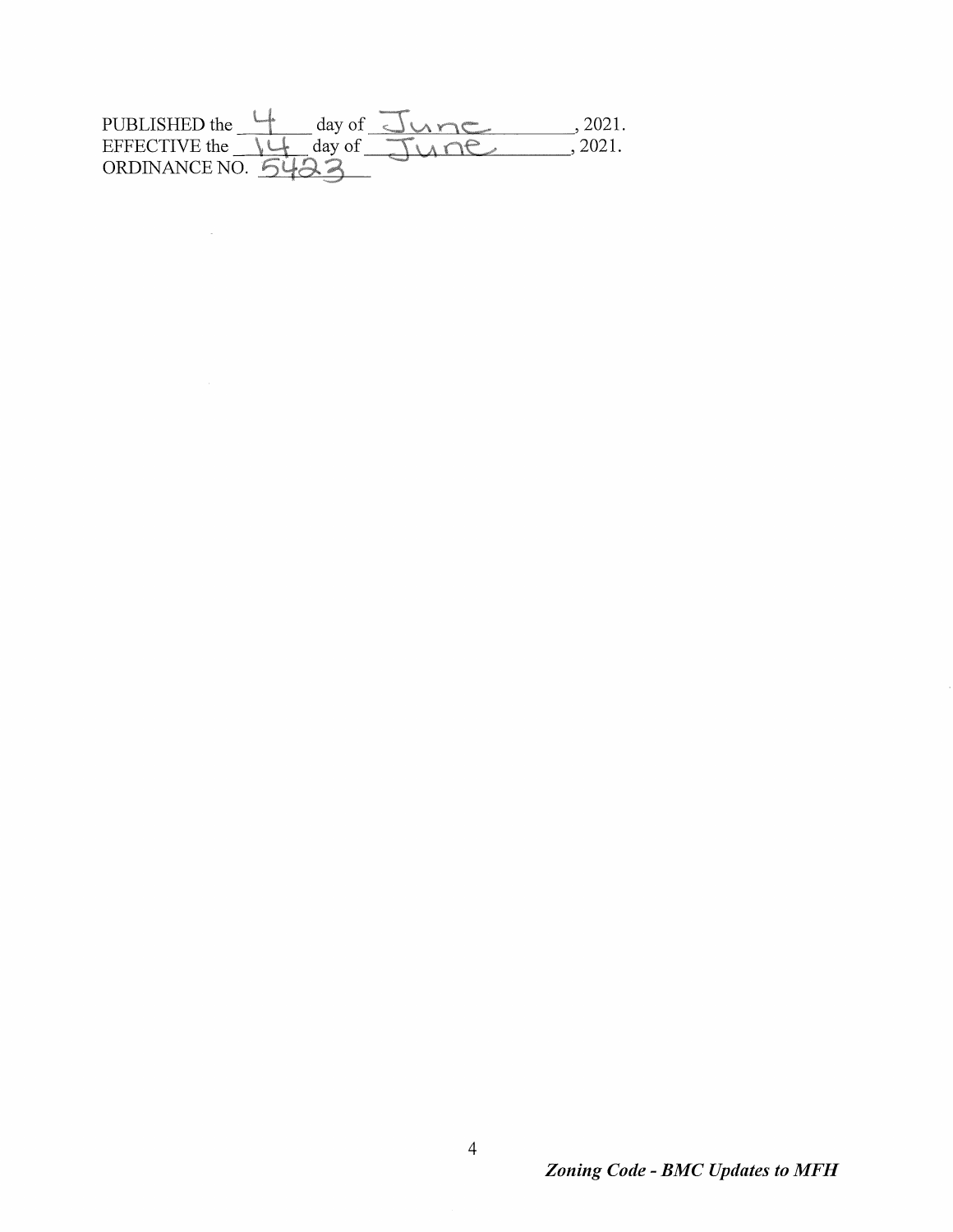# FINDINGS AND CONCLUSIONS OF THE CITY OF BREMERTON PLANNING COMMISSION

#### Summary:

The proposed amendment package includes revisions to Title 20, specifically BMC 20.46.040 Manufactured Homes to revise the minimum size a manufactured home must be to be placed within the City which is provided in subsection 20.46.040(a)(2).

A proposed amendment to Bremerton Municipal Code ( BMC) Title 20 Land Use Chapter amending BMC 20.46.040 entitled Manufactured Homes related to the minimum size of a manufactured home.



#### 1. Project Description:

### 2. Procedural History:

- 2.1 Notice of Public Hearing: April 12, 2019
- 2. 2 Department of Commerce: March 26. 2019
- 2.3 SEPA Threshold Determination DNS: March 29, 2019
- 2.4 Planning Commission Public Hearing: April 22, 2019
- 2.5 Notice of Public Hearing for reaffirmation: April 9, 2021
- 2. 6 Planning Commission Public Hearing for reaffirmation: April 19, 2021
- 3. Public and Agency Comment:
	- 3.1 Rob Larsen commented on at public hearing on April 22, 2019

A Determination of Non-Significance was issued on March 29, 2019, to date no comments or appeals have been filed.

Text amendments to Title 20 shall meet the decision criteria outlined in BMC 20.18.020(d). The Planning Commission may recommend a decision, and the City Council may adopt or adopt with modifications, amendments to Title 20 if the following criteria are met.

Analysis: The proposed amendments continue to uphold the objectives and goals of the Comprehensive Plan, and implement the following policies:

H2(E): Support efforts to provide a variety of housing options:

Provide for integration of special needs housing within the community by allowing<br>for government-assisted housing, housing for low-income families, manufactured  $\begin{array}{c} \bullet \\ \bullet \end{array}$ 

housing, group homes, and foster care facilities.

ED5(A): Evaluate and work towards efficiency and effectiveness of all permit process and codes to ensure requirements and timelines are predictable.

(2) It does not conflict with other City, state and federal codes, regulations and ordinances.

Analysis: The proposed amendments do not conflict with any other regulations.



#### 4. SEPA Determination:

#### 5. Consistency:

1) The amendments are consistent with the goals and policies of the comprehensive plan;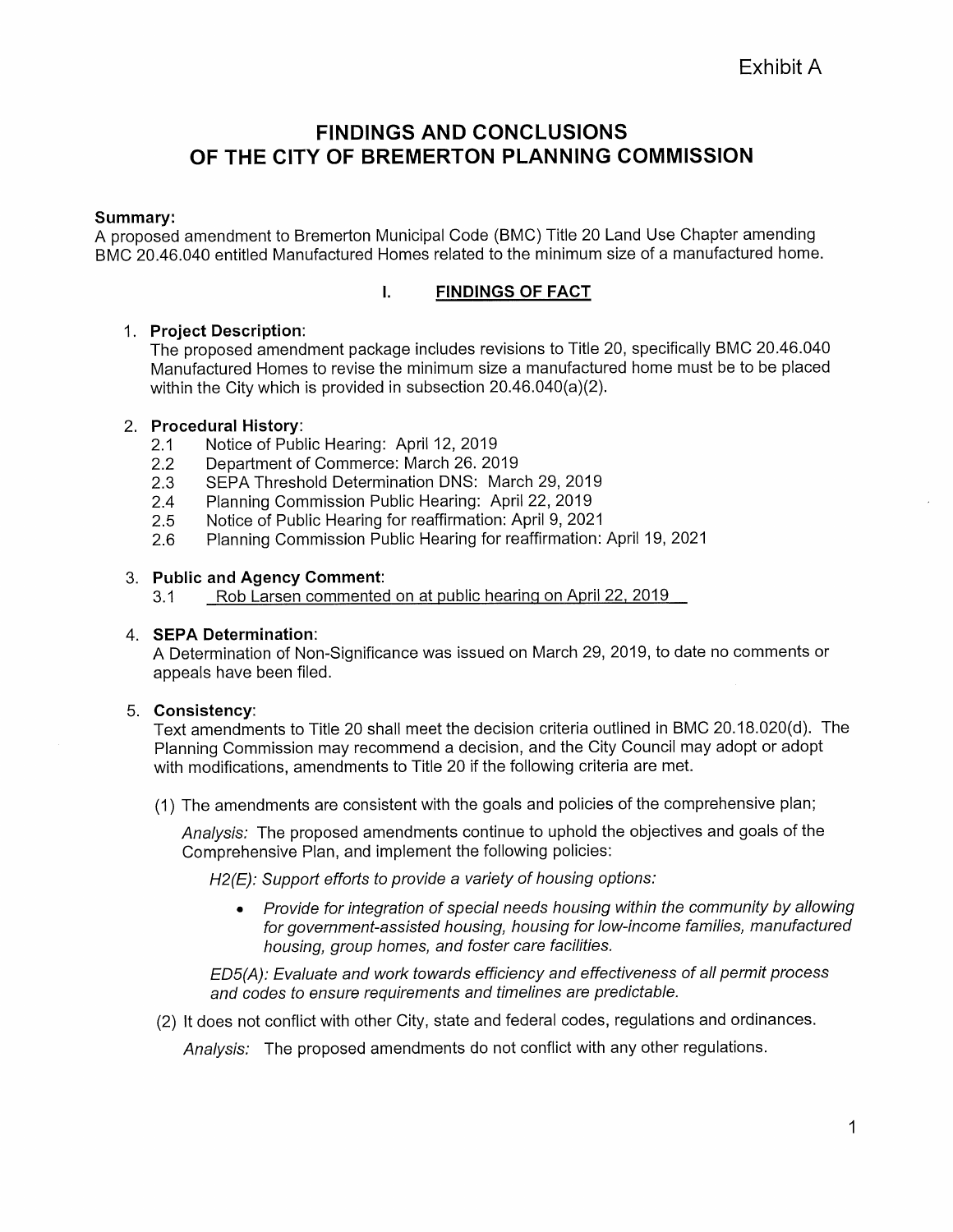## Exhibit A

### II. CONCLUSIONS & RECOMMENDATION

Based on the findings above, the Planning Commission concludes that the proposed amendments to the Bremerton Municipal Code Title 20 Land Use Chapter, meets the requirements in BMC 20. 18. 020(d) text amendments, and therefore recommends to the City Council, the adoption of the amendment to Title 20.

Respectfully submitted by:



Approved by:

 $\n *int*  $\sqrt{\frac{1}{1-\frac{1}{1-\frac{1}{1-\frac{1}{1-\frac{1}{1-\frac{1}{1-\frac{1}{1-\frac{1}{1-\frac{1}{1-\frac{1}{1-\frac{1}{1-\frac{1}{1-\frac{1}{1-\frac{1}{1-\frac{1}{1-\frac{1}{1-\frac{1}{1-\frac{1}{1-\frac{1}{1-\frac{1}{1-\frac{1}{1-\frac{1}{1-\frac{1}{1-\frac{1}{1-\frac{1}{1-\frac{1}{1-\frac{1}{1-\frac{1}{1-\frac{1}{1-\frac{1}{1-\frac{1}{1-\frac{1}{1-\frac{1}{1-\frac{1}{1-\frac{$$ 

the contract of the contract of the contract of the contract of the contract of the contract of the

Nick Wofford, Chair

the contract of the contract of the contract of the contract of the contract of the contract of the contract of

and the state of the state of the state of the state of the state of the state of the state of the state of th

the contract of the contract of the contract of the contract of